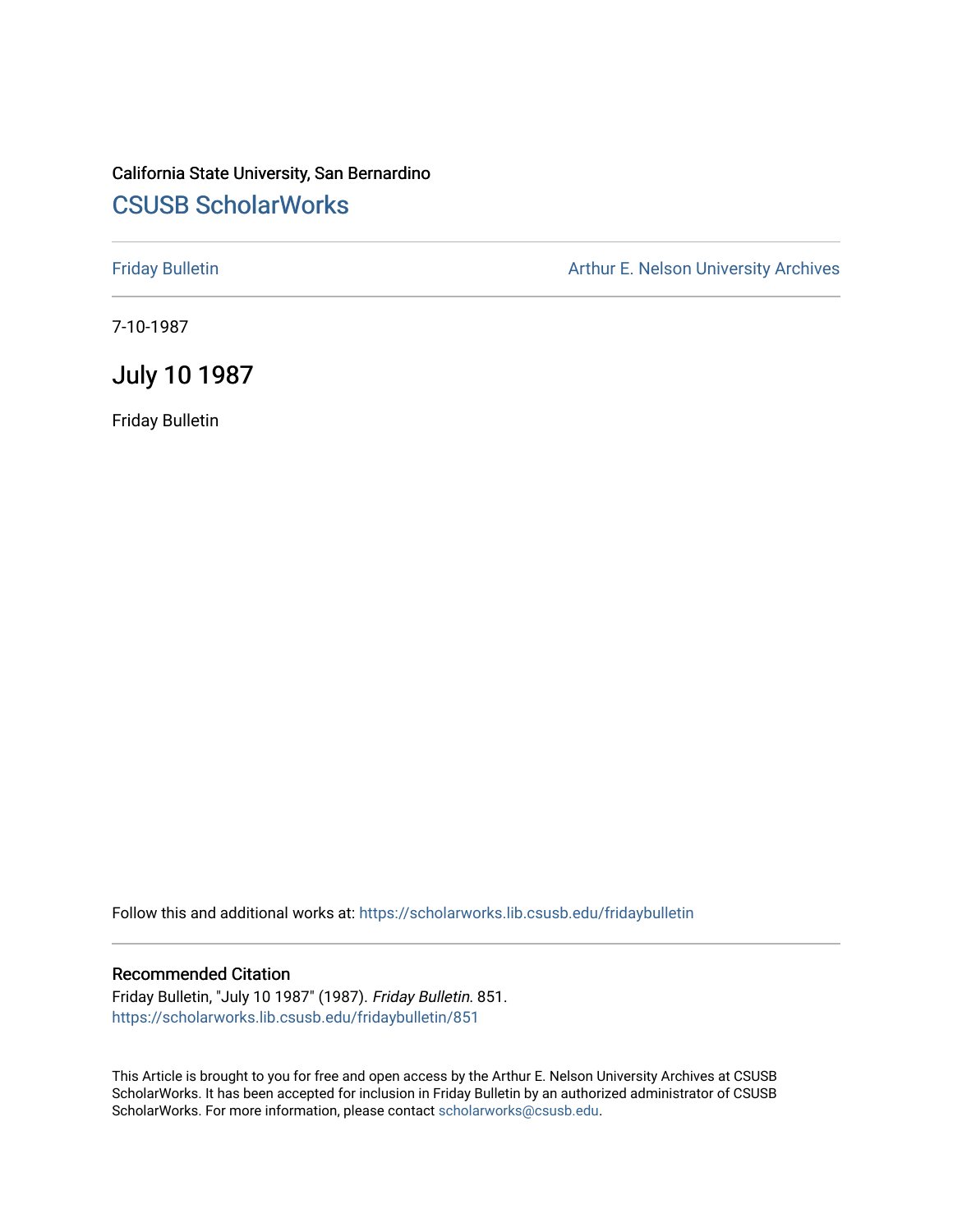**RECEIVED**<br> **THE BULLETIN** CALIFORNIA STATE UNIVERSITY

**California State University, San Bernardino July lo, 1987** 

**UBHMHV** 

Administrative Staff Because of the growing size and complexity of the university, three administrators have been reassigned and a fourth interim Changes Implemented position has been added. President Anthony H. Evans announced. The changes are effective with the new fiscal year.

Arthur Butler, director of the Department of Public Safety, will assume two new half-time positions, executive director of the CSUSB Foundation and director of administrative services. "The'volume of activities and the growing diversity of the Foundation require additional leadership," the president said. Butler will coordinate fiscal and contractural (non-program) matters ^ with the food service and vending contractors. Reporting to him will be the Foundation financial manager and the Bookstore manager.

As director of administrative services, Butler will oversee the Public Safety program, coordinate on-campus conference activity, supervise the parking program and undertake special assignments for Vice President Leonard Farwell.

With Butler assuming new responsibilities, Edward Harrison was assigned new duties as chief of police operations. Harrison, who came to the San Bernardino campus last year from the Cal State, Long Beach Department of Public Safety, will have full responsibility for the daily operations of Public Safety.

The other two changes are in the Student Services Division. Dr. Craig Henderson, student affairs administrator in the Dean of Students Office, has been given divided responsibilities. He will spend part of his time implementing a school-based student development program in the School of Humanities, while continuing to carry out a variety of responsibilities associated with student conduct, grievances and special projects in the Dean of Students Office.

Quentin Moses, the investigator with the Public Safety Department who spant last year as an administrative intern at Gal Poly, Pomona, has been appointed interim administrative assistant to the dean of students. He will work in the area of budget planning, personnel, analysis and special projects.

Butler is still housed in the Public Safety Department (Ext. 7555). He will have a new office in the Student Services Building after the re-shuffling which begins with faculty occupying the new Faculty Office Building. Moses is in Henderson's former quarters in the Dean of Students Office (Ext. 7524). Henderson is housed in the Career Planning and Placement Office (Ext. 7551) for the summer until space becomes available in the trailers behind Student Services Building and in the School of Humanities.

"I believe this reorganization and the resulting reassignments will benefit the university and enable us to fulfill our mission more successfully," said President Evans.

**Tenure Granted Tenure has been granted to two school deans who pined the** The Tunnell Campus community last fall, announced Dr. J. C. Robinson,<br>The Two Deans according wise precident for analogie personnel. They are associate vice president for academic personnel. They are Dr. Beverly Hendricks, dean of the School of Humanities, who

was tenured as professor of communication, and Dr. David Porter, dean of the School of Business and Public Administration, tenured as professor of public administration.

Dr. Hendricks had been involved in teaching or administration at Cal State, Los Angeles since 1976, with a year's leave spent at Cal State, Northridge as acting associate vice president for graduate studies, research and international programs. Dr. Porter has spent more than 10 years in university teaching in addition to his administrative work in state government.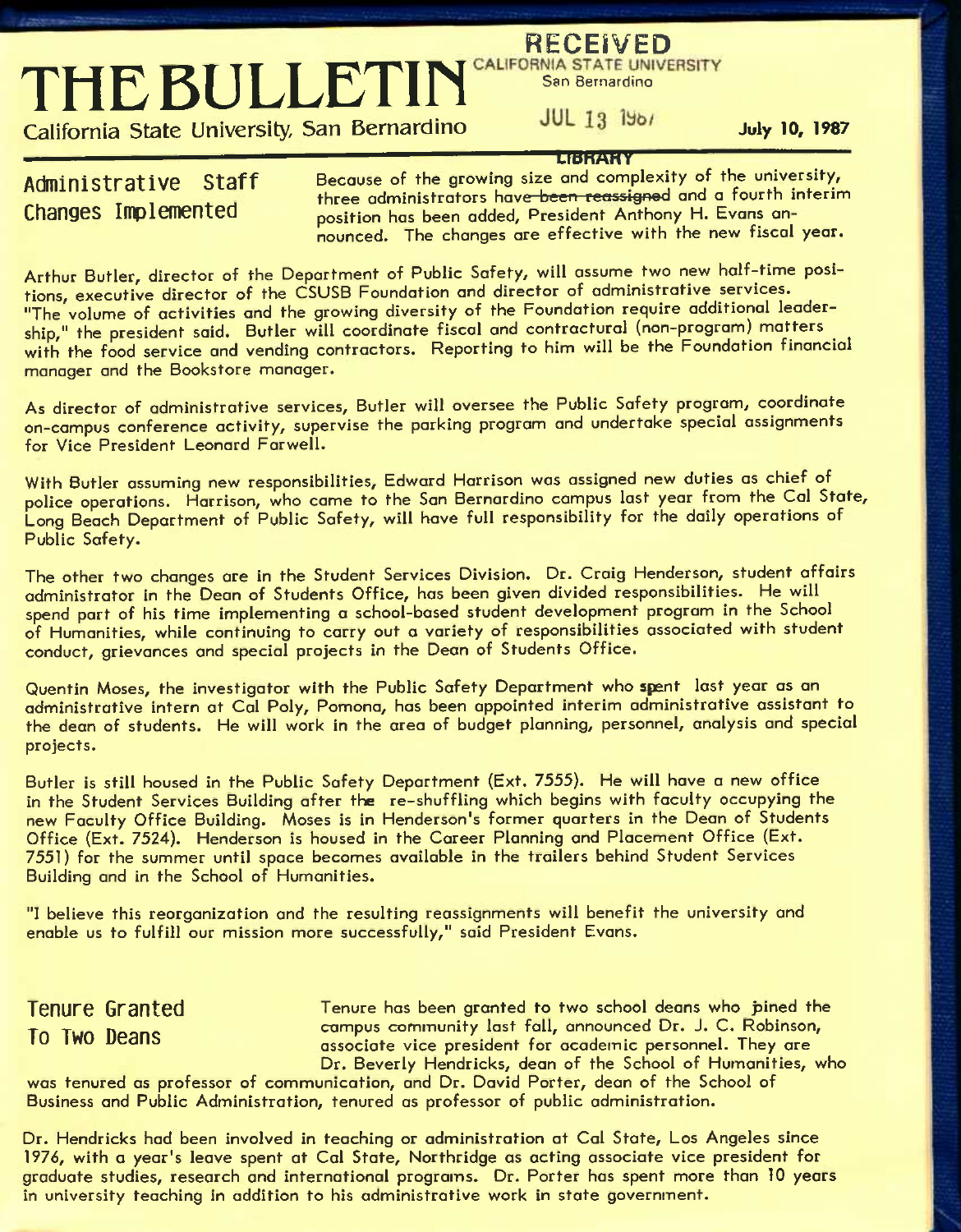**Every Wednesday** Night With well known classical selections and African tribal dancers, the summer entertainment series continues in July. The free **Entertainment Continues Wednesday night concerts on the Lower Commons Plaza will** feature the Almont Ensemble on July 15 and the Diamano-

Coura Dancers on July 22. The campus community is invited to join the public for the performances. The audience is encouraged to bring picnic lunches, lawn chairs or blankets to enjoy the scenic setting as well as the entertainment, said Doyle Stansel (Student Services), who is coordinating the series. The programs begin at 7 p.m.

**Assistant Plant II** Jim Hansen, a licensed general contractor, is on board as the Director Here assistant director of physical plant, announced Director David DeMauro.

A native southern Californian who has lived in Riverside since 1960, Hansen came to the campus from a position as maintenance superintendent for Canyon Lake Property Owners Assn., owners of the private Canyon Lake community. There he was responsible for all building repair, maintenance, grounds, streets and utilities.

After attending UC Riverside for two years, Hansen had joined his father in custom residential construction in Riverside prior to going to Canyon Lake. He has held his general contractor's license for seven years.

**Union Snack Bar Because of remodeling in the Student Union, the snack bar has** Closed for Summer been closed for the balance of the summer. Originally, it was to be open during the lunch hour only. The sandwiches traditionally sold at the snack bar are now available in the Commons

at noon. The removal of some walls made it necessary to close down the food service area.

**Business Awards Presented** John Scribner, lecturer in accounting and finance, was At Annual June Banquet recognized as the Faculty Member of the Year in the School of Business and Public Administration at the annual awards banquet sponsored by the Board of Councillors,

*a* community advisory group for the school. Recipient of the faculty award is selected by student clubs on the basis of active interest in student organizations, participation in their activities and excellence of teaching.

Gary Christenson, partner in Soren, Ahren, Christenson, Bartells and Walloch, a CPA firm, will continue a second year as chair of the Board of Councillors. Emil Hutchins, executive assistant, Southern California Edison, is the new vice chair.

Scholarships, club awards, certificates of scholastic achievement and the national Wall Street Journal awards were presented to students at the June 12 banquet, attended by 120 business leaders, faculty and students.

The California State University, San Bernardino BULLETIN is published by the Publications Office, AD 117, on alternate Fridays. Summer issues will appear July 24, Aug. 7, 21. Items for publication should be submitted in writing. Edna Steinman, Editor (Ext. 7814) Vol. 21 No. 55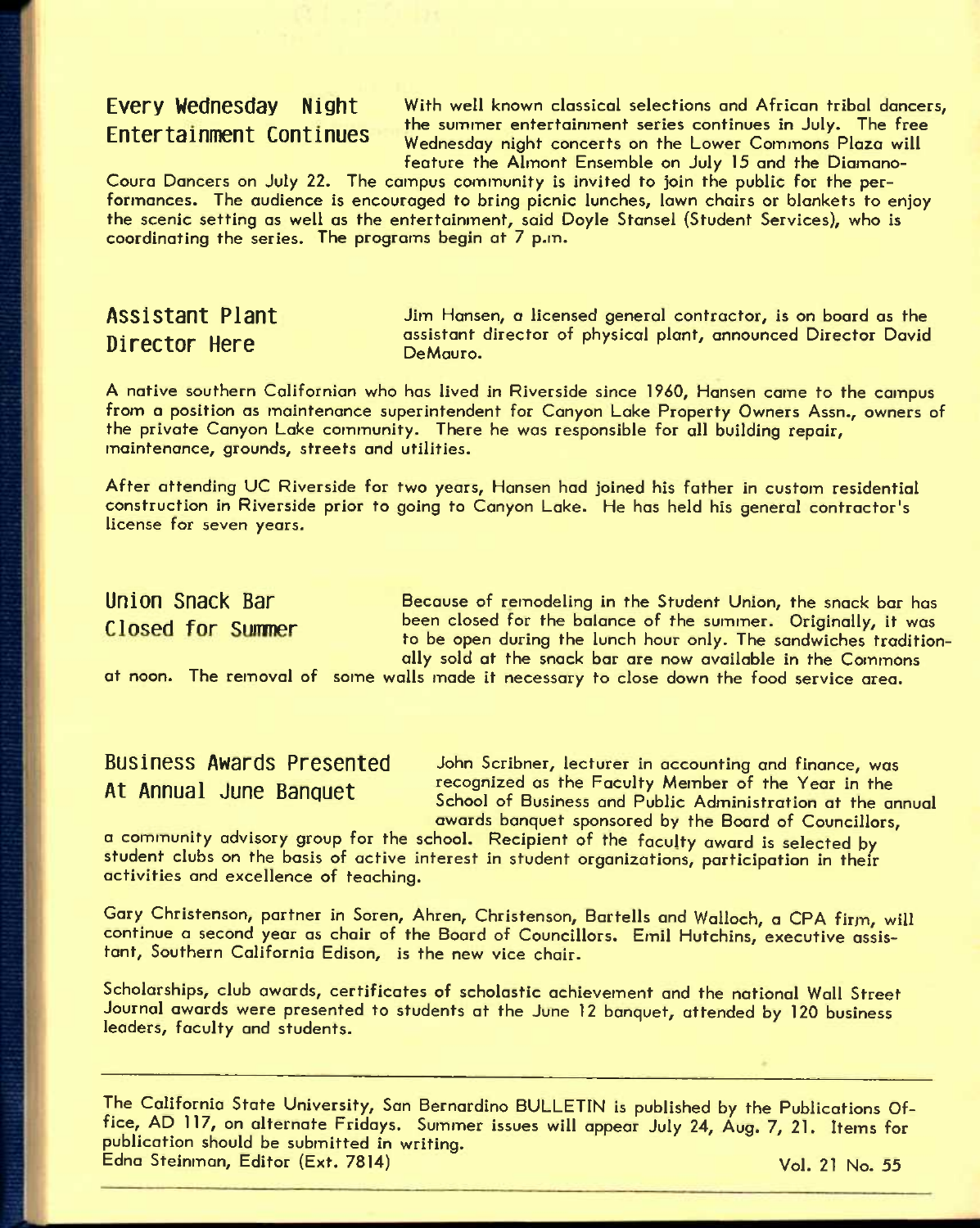**Summer Session Enrollment for summer session is up approximately 20 percent over** lost year, based on end of June registrations, reports Mendy Warman, Up 20 Percent summer session coordinator in the Office of Extended Education. The 1761 students who enrolled in sessions 1, IV and V represent an

increase of 300 persons, she said. Additional registrations are expected for sessions 11 and III, which begin Aug. 5. Students may enroll for those terms July 21-24 at the Office of Admissions and Records.

Very few classes were cancelled because of low enrollments and quite a few were added to accoinmodate student demands. The interest spanned nearly all disciplines.

Summer session, which is a self-supporting program, is run by Extended Education. Classes are offered in different time models—morning, afternoon and evening—Monday through Thursday to accommodate students.

### **Sumner Recrestion** A11 members of the campus community with valid identification cards example to participate in summer recreation programs in swimming,<br>ODEN to Campus borketholl and volleyholl. Student ID cards from spring quarter will be basketball and volleyball. Student ID cards from spring quarter will be accepted.

The employees may enjoy full use of the swimming pool from 11 a.m. to 1 p.m., Monday-Saturday through Aug. 29. In the afternoons (1-5 p.m.), the public is eligible to use the pool under arrangements with the city recreation department.

Basketball games are set from 6:30 to 9 p.m., Tuesdays through Aug. 25. Volleyball is available for the same hours on Thursday nights until Aug. 27. Locker rooms will be open both nights.

Information on participation in the programs is available at Ext. 7416 (Recreational Sports Office) or Ext. 7568 (P.E. equipment room).

**Last Chance for Weight Watchers**  The lost opportunity to sign up for a summer Weight Watchers at Work program will be Tuesday, July 14, reminds Sandra Rich (Personnel). The 12-week program is open to staff, faculty and students. The cost is \$80. Information, or registration, is available through Ms. Rich at Ext. 7205.

The Margaret GibbsScholarship Award, presented by the Department of Public Administration in honor of a retired faculty member, has been awarded to Don Kleinhesselink, curator of history for the Riverside County Parks Department. **Gibbs Award Presented** 

The award is presented annually to a student in the Master of Public Administration program for outstanding contribution to public service education. Kleinhesselink is responsible for the development and operation of two historic parks, their buildings and collections and for outreach programs to local history and conservation groups.

Dr. Gibbs, professor emeritus of public administration, was department chair in addition to her teaching responsibilities. She retired in 1980 and lives in Claremont with her husband, George.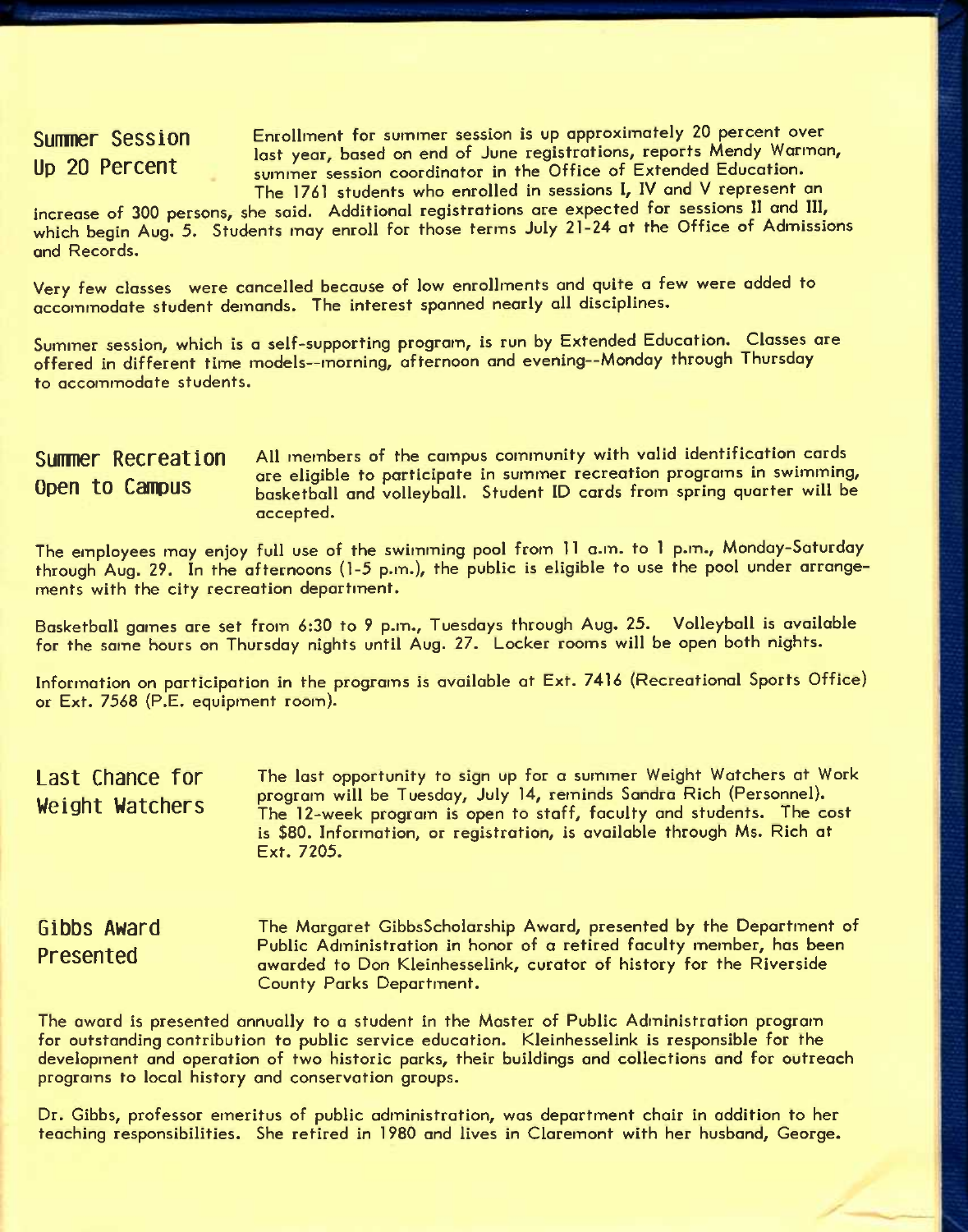Faculty Available Faculty will be available in the Advising Center this summer to help FOR SUMMER Advising students plan their fall schedules. The various schools are cooperating to provide Monday through Friday coverage until Aug. 13. Assistance from the faculty will be available for new or returning

students. Appointments should be made in advance in order to secure an advisor from the appropriate school (Ext. 7911 or 880-7911 from off campus). However, students who drop by the office in PL 107 will be helped by the available faculty members as best they are able. The Advising Center also will provide a pre-admission advising period from Aug. 17-20, for prospective students who hove not yet applied to the university.

Dr. Diane Halpern, interim dean of undergraduate studies, said the Advising Center has extended its summer hours this season to serve the students. Evening hours also are available. Information on the hours, which vary, is available from the center.

## **ProfGsslonal Activities**

Dr. Richard J. Sotting (Computer Science) has been notified by the California Educational Computing Consortium that his papers—"Regular Expressions" and "Relations and Software—Part I, Theory; Part II, Practice"—have been accepted for publication and presentation

at the 11th annual Western Educational Computing conference in November in San Francisco.

Dr. Amer El-Ahraf (Health Science and Human Ecology, Academic Resources) chaired the third annual meeting of the National Forum of Environmental Health Faculty June 15 in San Diego. He and Dr. Farouk Ahmad (Assuit University in Egypt) had two papers presented at the 50th annual meeting of the National Environmental Health Association June 16-17. They were "Rabies in California: an Eleven-Year Epidemiological Study" and "Salmonellosis in San Bernardino County: A Six-Year Epidemiological Study." Dr. Ahmad is visiting Cal State under the University to University Agreement Program.

Dr. Richard Fehn (Biology) and Dr. Susan Finsen (Philosophy) gave a presentation on "Animal Rights" at the annual meeting of the American Association of Laboratory Animal Scientists June 11 at UC Irvine.

Dr. Susan Finsen (Philosophy) gave a workshop presentation on "Animal Rights and Biology" at the International Conference on the History, Philosophy and Social Studies of Biology June 16 at Blacksburg, VA.

**COMMUNIty Dr. Russell Barber (Anthropology) spoke to the Kiwanis Club June** Service 17 and was the keynote speaker at the San Bernardino County Mental Health Association annual banquet June 19. His topic both times was the ongoing excavation of the Fairview School House.

Dr. Derk Bruins (National Security Studies) discussed "U.S. National Security in the 1990s" at the June 26 meeting of the Orange Empire Retired Officers Club.

**Alumnus Joins** Troy Llgglns, a 1986 graduate and candidate for a M.A., has joined Eaves Staff staff of Assemblyman Gerald Eaves as a field representative in Rialto. Liggins had worked as a student assistant and graduate student assistant in Relations with Schools, Student Affirmative Action,

Faculty Senate and Academic Affairs.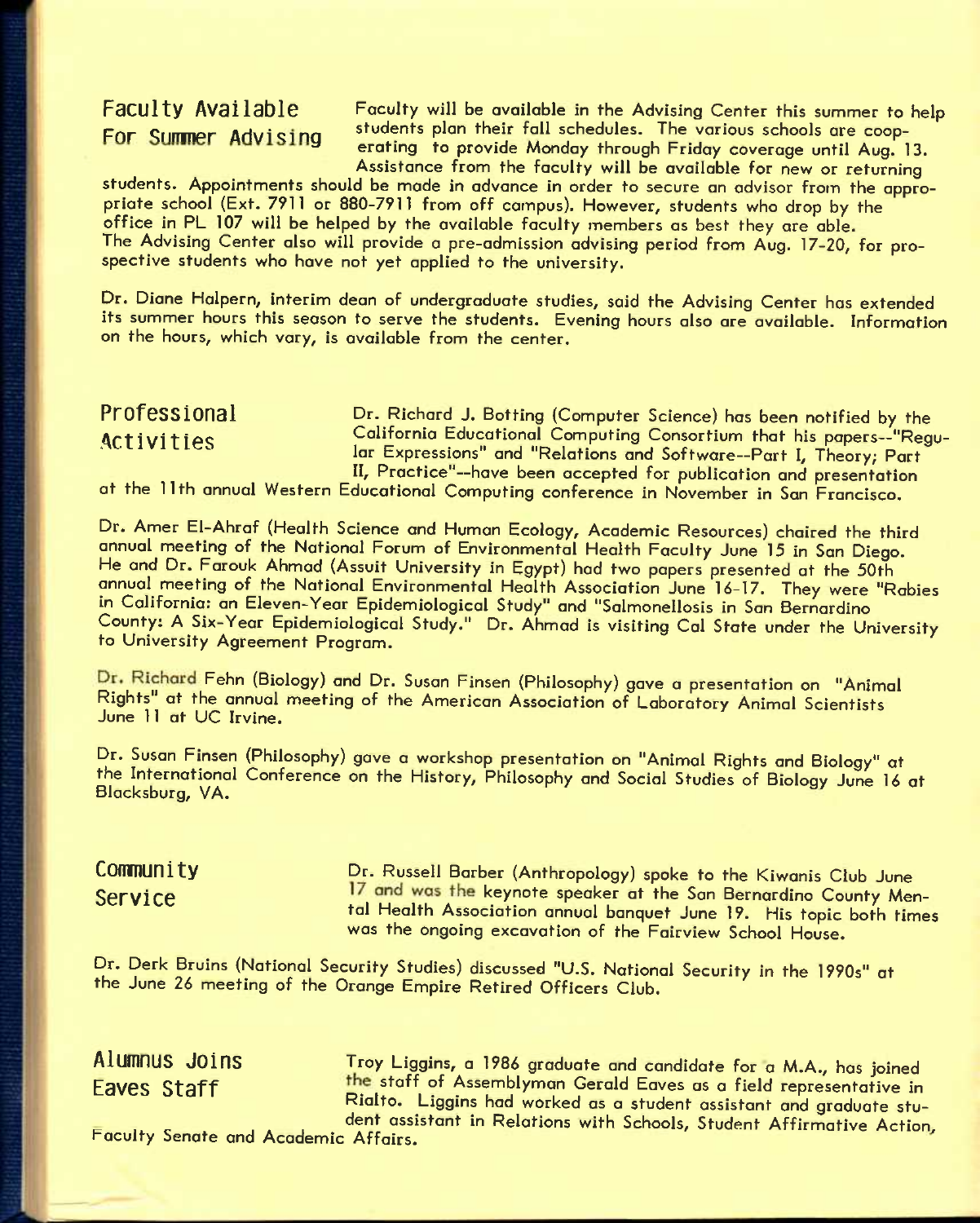## **EmDloyment Opportunities**

Applications will be accepted from 2 p.m. today, for new positions, until 2 p.m. on the dates listed. Current information on employment opportunities is available through a 24-hour-hotline at Ext. 7762 which is updated at 2 p.m. Friday.

ACCOUNTING: Intermediate Account Clerk—\$1371-\$1618/mo.; full-time, temporary to June 30, 1988. Closes July 20.

CAREER PLANNING AND PLACEMENT: Student Services Professional IB—\$1919-\$2301/mo.; full-time, temporary to June 30, 1988. Closes July 20.

COACHELLA VALLEY CENTER: Student Services Professional lA—\$10.24-\$ 11.15/hr.; parttime, temporary to June 30, 1988. Closes July 20.

EDUCATIONAL OPPORTUNITY PROGRAM. Clerical Assistant IA--\$930-\$1092.75/mo.; part-time, temporary to June 30, 1988. Closes July 13. (2 positions)

FOUNDATION: Temporary Stock Clerk--\$4.86-\$5.46/hr.; full-time, temporary to Oct. 9, 1987. Closes July 24.

INTERCOLLEGIATE ATHLETICS: Public Affairs Assistant I-\$902.50-\$1078.50/mo.; parttime, temporary to June 30, 1988. Closes July 24.

LIBRARY: Clerical Assistant IIA—\$1332-\$1571/mo.; full-time, temporary to June 30, 1988. Closes July 24.

PLANT OPERATIONS: Automobile Mechanic--\$12.52-\$13.72/hr., on-call, temporary to June 30, 1988. Closes July 13.

PLANT OPERATIONS: Building Maintenance Worker—\$11.03-\$ 12.07/hr.; on-call, temporary to June 30, 1988. Closes July 20.

PLANT OPERATIONS: Custodian—\$7.78-\$9.18/hr.; on-call, temporary to June 30, 1988. Closes July 20.

PUBLIC SAFETY: Public Safety Dispatcher (Typing)—\$151 l-\$186l/mo.; full-time, temporary to May 31, 1988. Closes July 13.

RECORDS: Clerical Assistant IIA—\$7.68-\$9.06/hr.; on-call, temporary to May 31, 1988. Open until filled.

SCHOOL OF BUSINESS AND PUBLIC ADMINISTRATION: Secretary IIA--\$1577-\$1868/mo.; full-time, permanent. Closes July 13.

SCHOOL OF HUMANITIES: Clerical Assistant IIA—\$666-\$785/mo.; part-time, temporary to May 31, 1988. Closes July 24.

SCHOOL OF NATURAL SCIENCE: Animal Health Technician A--\$12.74-\$15.33/hr.; parttime, temporary to June 30, 1988. Closes July 13.

SERVICES TO STUDENTS WITH DISABILITIES: Interpreter/Transliterator II-Range A \$13.53-\$14.94Air. & Range B-\$15.51-\$17.20/hr.; temporary to June 30, 1988. Closes July 24.

SERVICES TO STUDENTS WITH DISABILITIES: Interpreter/Transliterator--\$5.64-\$13/hr.;, temporary to June 30, 1988. Closes July 24.

(continued on next Daae)